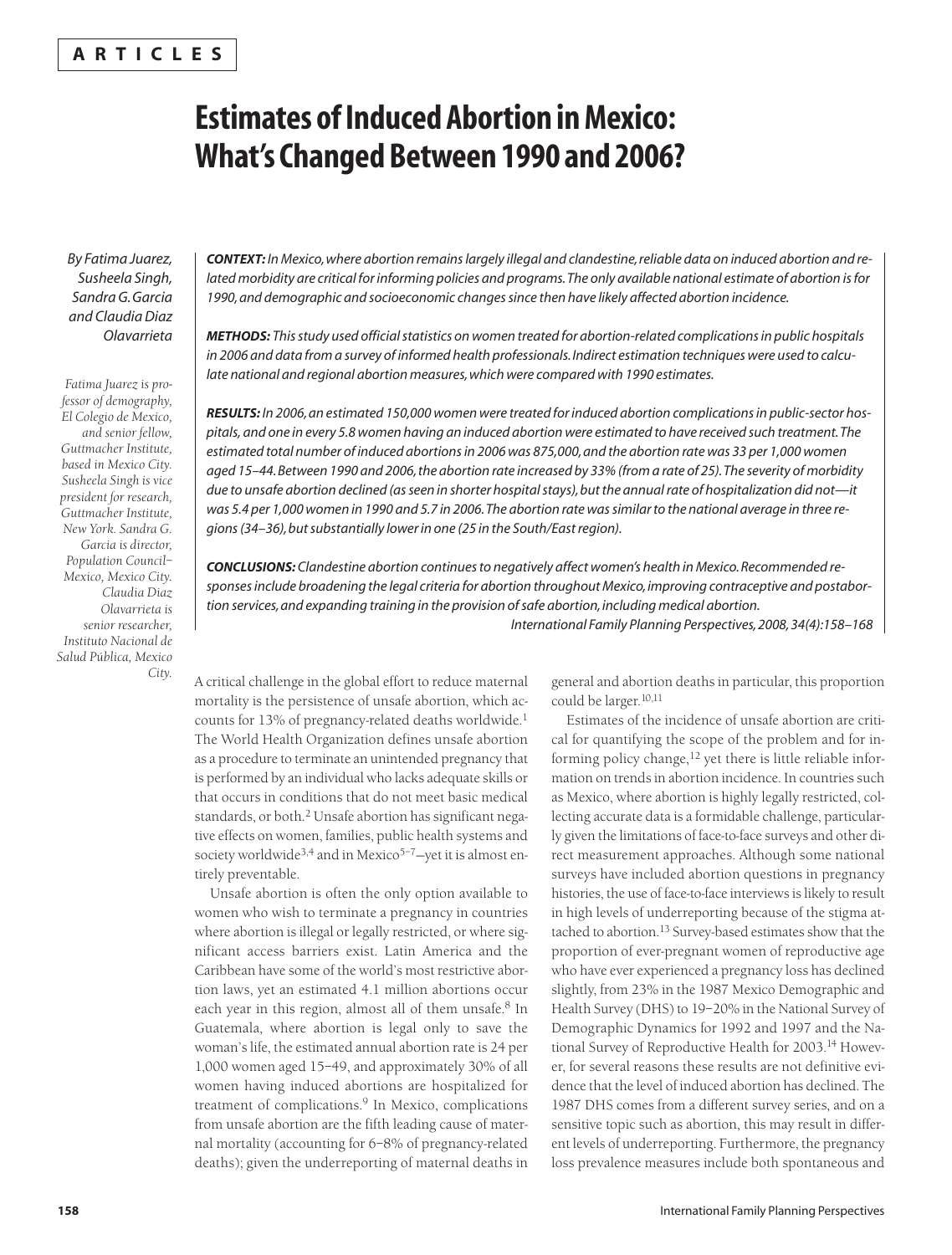induced abortions; given the rise in use of contraceptives since the 1980s and the increase in overall prevention of pregnancies, the proportion who have ever had a spontaneous abortion has likely declined. Together, these reasons may account for the apparent population-level decline in the proportion of women who have ever experienced a pregnancy loss.

In light of these problems with survey data, indirect estimates are an important tool, and different methodologies have been developed and tested. 13,15 In the early 1990s, a novel indirect methodology was developed and used to estimate abortion incidence in six Latin American countries, including Mexico, based on hospital admissions data. 16 This methodology has since been used successfully in other developing countries in Asia, Africa, and Latin America and the Caribbean. 9,17–21 Using 1990 data for Mexico, Singh and Wulf estimated that 533,000 induced abortions occurred annually, and that the abortion rate was 25 per 1,000 women aged 15–44.\*16 No similar national estimate of abortion incidence has been made for Mexico since their study.

Not only has it been nearly 20 years since those estimates were calculated, but there is some evidence that misoprostol is increasingly being used as an abortifacient in Mexico. 22,23 Marketed as Cytotec, the drug is a synthetic analogue of the prostaglandin E1. It entered the global market in the late 1980s and is now registered for this use in more than 80 countries in the Western Hemisphere, Europe and South Asia. 24

In Mexico, misoprostol was first marketed and sold in 1985, but was found to be little known in a study fielded in the early 1990s. <sup>23</sup> Preliminary findings from a recent study of pharmacies in eight Mexican cities showed that in 2007, between 50% and 87% of responding pharmacists knew about the use of misoprostol or Cytotec as an abortifacient; this proportion had been much lower only a few years earlier (39% in a 2003 Mexico City study and 36% in a 2005 Morelos study). <sup>25</sup> No published studies have measured national public awareness of misoprostol as an abortifacient, but pharmaceutical data indicate that national sales of misoprostol in Mexico increased almost threefold between 1985 and 2000, and then declined about 20% between 2000 and 2006. <sup>26</sup> The increase in sales through pharmacies (hospitals have a separate mechanism for purchasing drugs), coupled with the fact that misoprostol has not been the drug of choice to treat gastric ulcers in Mexico, suggests that misoprostol is often purchased for use as an abortifacient. Currently, although a prescription is legally required, in practice misoprostol is readily available over the counter, but at a relatively high cost—a bottle of 28 pills costs approximately US\$130. While administration of the drug may vary, an effective regimen for early pregnancy interruption would cost about US\$70. However, there is evidence from a recent

study in Mexico that it is often sold on a pill by pill basis, which may explain the drop in sales.<sup>22</sup>

The present study provides new national and regional estimates for 2006. It uses the same methodology as the 1990 study, but adapts those methods when necessary most importantly by incorporating the use of misoprostol to induce abortion, a practice that was rare in the earlier survey period. This approach provides for comparability, and enables us to assess trends in induced abortion in Mexico over the past decade and a half. In addition to looking at changes in abortion incidence between 1990 and 2006, we examine patterns in hospitalization due to abortion-related complications, a key indicator of morbidity resulting from unsafe abortion. Finally, we explore the relationship between contraceptive use and differences in abortion incidence among the four regions and at the national level, and discuss the broader relevance and implications of our findings.

## **DATA AND METHODS Data Sources**

We used two data sources for estimating abortion incidence: hospital discharge data on the number of women treated for abortion complications in 2006, and a survey of key informants who were knowledgeable about abortion provision in Mexico to obtain an estimate of the proportion of women who get abortions who are hospitalized. *•Hospital discharge data.* Data from Mexico's National System of Health Information (Sistema Nacional de Información en Salud) on the number of women treated in publicsector hospitals for abortion complications in 2006 were aggregated for seven hospital systems (see Web site Appendix at [http://www.guttmacher.org/pubs/ifpp/appendix/](http://www.guttmacher.org/pubs/ifpp/appendix/3404.pdf) 3404.pdf). <sup>27</sup> We examined the data for quality and completeness and to ensure comparability with data for 1990. To obtain a count of patients treated for postabortion complications in 2006 that was comparable to the count used in 1990, we selected the appropriate diagnostic codes from the new ICD-10 classification system that matched those from the earlier ICD-9 system. The previous study had made other adjustments to the hospital discharge data to account for misclassification of codes; <sup>16</sup> because the 2006 data are of higher quality, these adjustments were not necessary.

The sources of health systems data on hospital care changed between 1990 and 2006: In 2006, the number of women hospitalized for abortion complications was obtained from three sources (outpatient, inpatient and emergency cases), whereas a single source was used in 1990 (only inpatient cases were available at that time). The total number of women treated for abortion complications (resulting from spontaneous or induced abortion) in all components of the public-sector hospital system in 2006 was 194,774 (112,978 reported inpatients, 26,823 reported outpatients and 54,973 estimated emergency cases; see Appendix Table 1).

*•Health Professionals Survey.* The Health Professionals Survey (HPS) was designed to assess the conditions of

<sup>\*</sup>This estimate was recalculated for women aged 15-44, as the original rate was for those aged 15-49.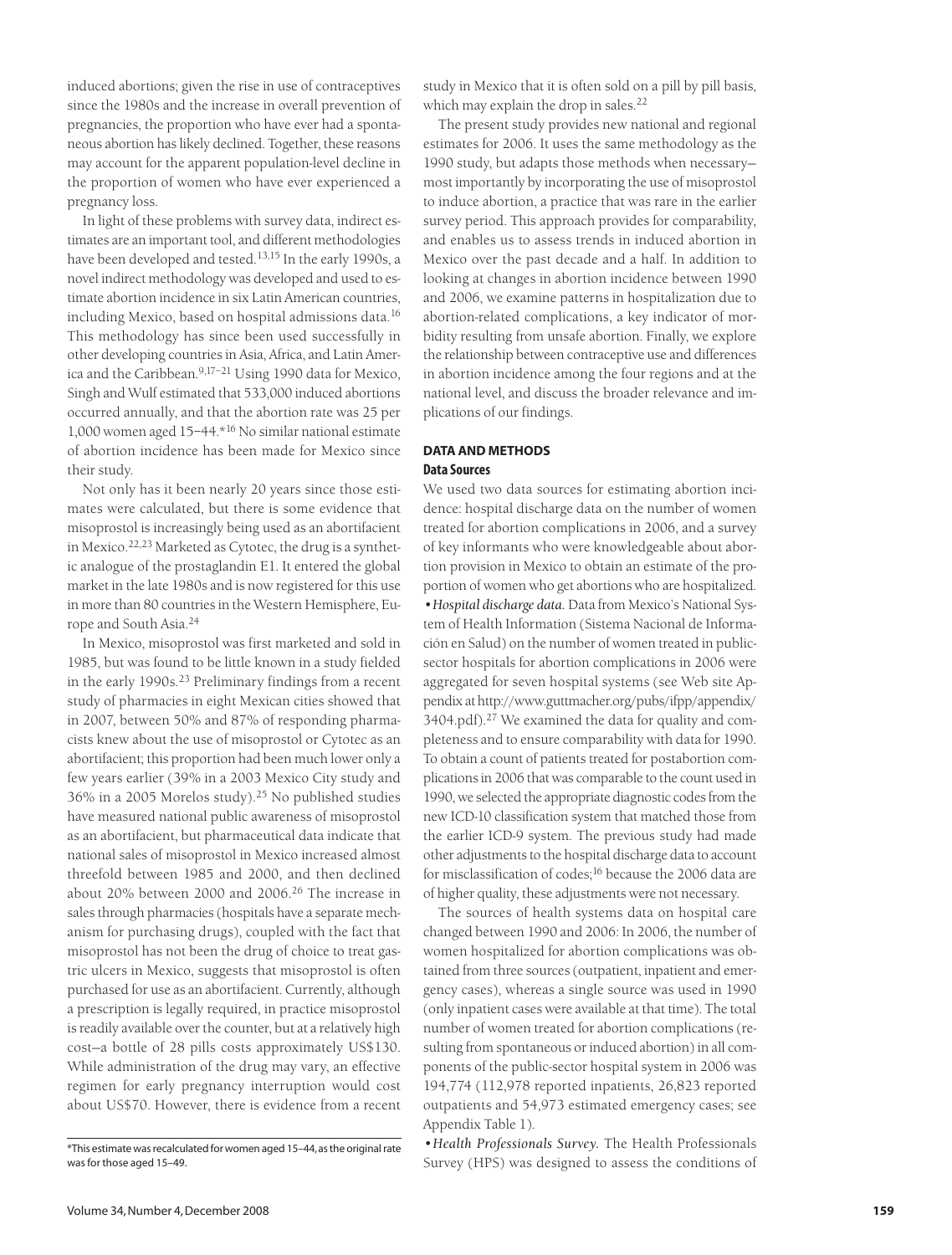abortion provision in Mexico by eliciting the perceptions of knowledgeable key informants. We used the survey from the 1994 study, with some modifications, such as the addition of questions on misoprostol use (see Appendix). The survey provided information that was used to calculate a value ("the multiplier") accounting for the proportion of women who have induced abortions but either experience no complications or experience complications but do not obtain treatment in a public-sector hospital (some of whom may have died before reaching a hospital). The survey asked respondents to estimate the percentage distribution of all women seeking abortion according to type of provider, the probability that women would experience complications requiring medical care according to type of provider and the probability that women who need medical care would receive it from a public-sector hospital (see below and Appendix).

The HPS was fielded from January to September 2007. Field staff interviewed a total of 132 health professionals in five states (Baja California, Chiapas, Guanajuato, Veracruz and Yucatán) and Mexico City (Distrito Federal); these states and the federal district were chosen because they represent the major regions of Mexico and reflect distinct socioeconomic and geographic characteristics that are likely to be related to conditions of abortion provision. The country does not have an official definition of major regions, so we used that developed by the National Population Council (Consejo Nacional de Población); this definition is based on a measure of social and economic disadvantage that incorporates indicators of household amenities and services, educational attainment and income. <sup>28</sup> With a few exceptions, states' geographic locations coincide with their assigned regions.\* The four regions are Mexico City, North (represented by Baja California), Central (represented by Guanajuato and Yucatán) and South/East (represented by Chiapas and Veracruz). These regions can be correlated with hospital systems data, since the latter are available for each state.

*•Sources for contraceptive use, unmet need and pregnancy intention*. Data on contraceptive use, pregnancy intention and unmet need for contraceptive services were obtained from three national surveys, the National Survey of Demographic Dynamics (ENADID), for 1992, 1997 and 2006. 29–31 Because of data constraints, we were able to es-

‡Calculated as 3.41% × 66.7% × 1,982,565=45,097.

timate unmet need only for 1997 and 2006. Data on the planning status of births were not collected for 2006, so we used data for current pregnancies. These surveys were nationally representative and interviewed women aged 15–54; the sample sizes were 69,538 for 1992, 88,022 for 1997 and 41,133 for 2006.

#### **Estimating the Incidence of Induced Abortion**

•*Women hospitalized forinduced abortion*. To calculate the incidence of induced abortion, we had to exclude women hospitalized for complications resulting from spontaneous abortions. Hospital data typically do not distinguish between induced and spontaneous abortions, partly because symptoms are often similar, and partly because of a reluctance to expose patients to potential legal repercussions. We used data on the average biological pattern of spontaneous pregnancy loss (based on clinical studies<sup>32</sup>) to indirectly estimate the proportions of women who experience late miscarriages (13–21 weeks of gestation), are likely to require hospital care and, if they receive care, would be included in the number of patients treated in hospitals for any abortion complications. Women who experience spontaneous pregnancy loss in the first trimester are assumed to generally not need hospital care and, if they do obtain medical care, to visit primary health care centers or private physicians (and thus not be included in the hospital data). Pregnancy losses at 22 or more weeks were not considered because they are classified as fetal deaths rather than abortions. After applying these assumptions, we estimated the number of late spontaneous miscarriages to be equivalent to 3.41% of all live births. † A further adjustment was needed because only a certain proportion of women who need hospital care for the treatment of late spontaneous pregnancy loss will obtain such services; we assumed this proportion to be the same as the proportion of women who deliver at a government facility. Nationally, 67% of women delivered at a public health facility—68% in Mexico City, 71% in the North, 66% in the Central and 59% in the South/East. 33

Hence, we estimated that the annual number of women hospitalized because of spontaneous abortion was 45,097. ‡ The national number of women hospitalized for complications of induced abortion was therefore 149,677 (the difference between 194,774 and 45,097).

*•Estimating the multiplier.* The HPS provided the information we needed to estimate the proportion of women hospitalized among all of those who had induced abortions. As mentioned earlier, some women who have an abortion either do not need or do not obtain hospital treatment. In general, the safer abortion services are, the higher the multiplier, because for every woman receiving treatment, many have abortions that do not result in complications requiring medical care. Likewise, the less safe abortion services are, the lower the multiplier, because a higher proportion of women will have serious complications that require care. Safety is not the only consideration,

<sup>\*</sup>States in each region—North:Aguascalientes, Baja California, Baja California Sur,Chihuahua,Coahuila,Colima,Jalisco,Mexico,Nuevo León,Sonora and Tamaulipas (more developed). Central: Campeche, Durango, Guanajuato, Michoacán,Morelos,Nayarit,Puebla,Querétaro,Quintana Roo,San Luis Potosí, Sinaloa, Tabasco, Tlaxcala,Yucatán and Zacatecas (less developed). South/East:Chiapas,Guerrero,Hidalgo,Oaxaca and Veracruz (least developed). Mexico City (Distrito Federal) is the most developed region.

<sup>†</sup>Miscarriages at 13–21 weeks account for 2.89% of all pregnancies that are recognized starting at six weeks' gestation; since live births are 84.8% of all recognized pregnancies,such miscarriages are equal to 3.41% of all live births (2.89%/84.8%; source: reference 32). The number of live births in 2006 was 1,982,565 (source: Consejo Nacional de Población (CONAPO), *Proyecciones 1970–2030,* Mexico City:CONAPO,2006).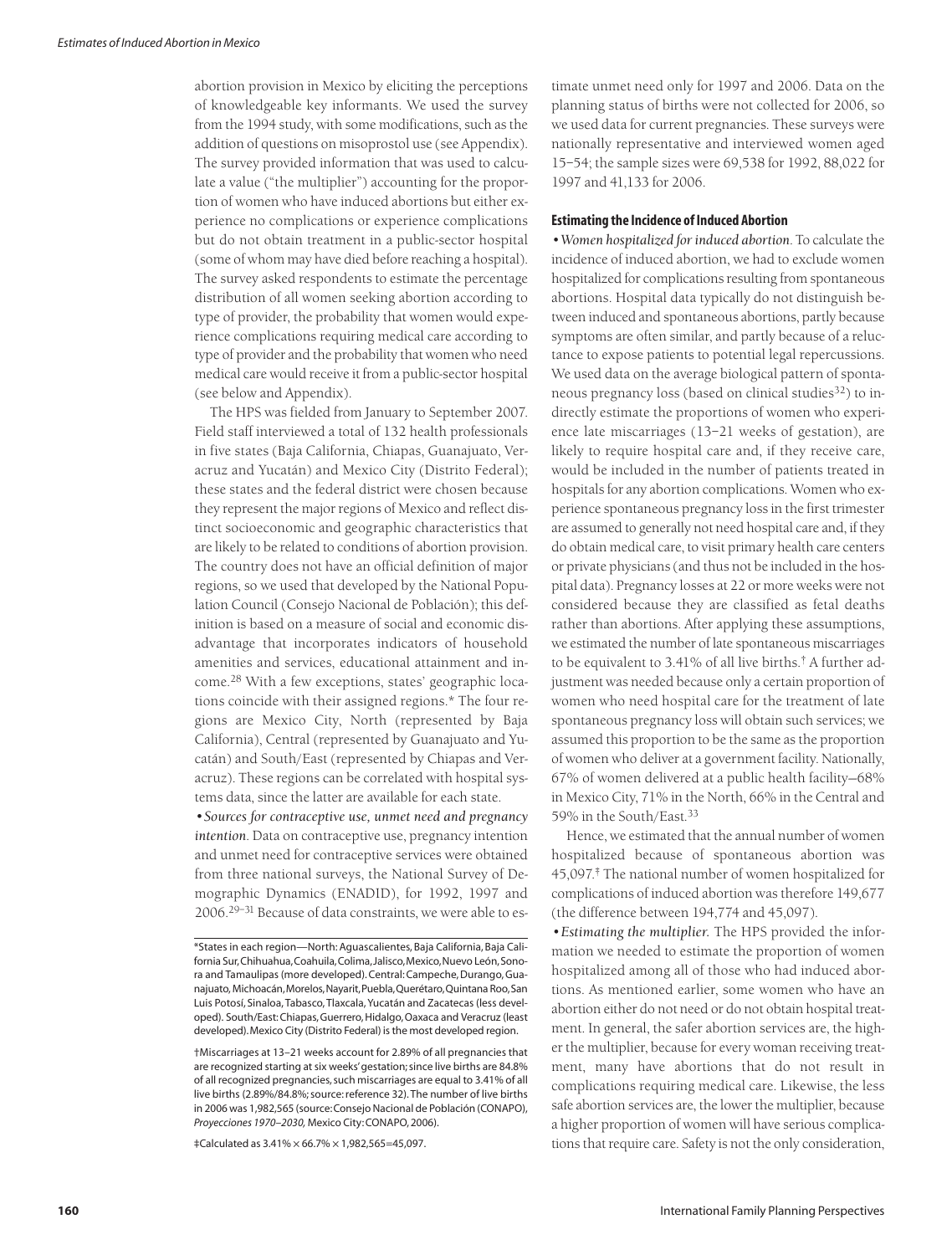however, as the multiplier also accounts for the accessibility of health facilities. Where facilities are easily accessible, the proportion of women with complications who receive treatment will be higher. In poor or underdeveloped regions, by contrast, some of the most seriously affected women may not get the treatment they need.

The steps in calculating the multiplier are summarized here (and detailed in the Appendix). Because conditions vary greatly by socioeconomic status and place of residence, these steps were carried out separately for each of four subgroups: urban poor and nonpoor, and rural poor and nonpoor.\*

The HPS first asked respondents to estimate the distribution of all women obtaining abortions according to six types of "provider": misoprostol (regardless of who provided it) and, for all other methods, medical doctors or gynecologists, pharmacists, nurses or trained midwives, traditional birth attendants and the woman herself. This adaptation of the standard HPS question was necessary because misoprostol may be obtained from a range of sources, including most if not all types of providers. Second, respondents were asked to estimate the proportion of abortion patients who experience complications, by provider type.

By multiplying these two proportions, we were able to estimate the percentage expected to have complications from an abortion obtained from a given type of provider, among all women having abortions, for each socioeconomic subgroup (see Appendix Table 2). We then summed the expected percentages for the six provider types to obtain the overall percentage, among all women having abortions in each subgroup, who had abortion complications.

Third, HPS respondents were asked to estimate the proportion of women with complications who obtain care from a public-sector health facility (see Appendix Table 3). We applied this proportion to the percentage of women in each socioeconomic subgroup expected to have abortion complications. The four resulting percentages were then weighted by the relative size of the four groups nationally to arrive at a multiplier for the whole country.

Because direct experience in treating women with abortion complications may influence key informants' perceptions, we calculated the multiplier for two groups of respondents: the approximately 60% who were medical providers (those directly involved in clinical care) and the other 40% who were not providers (those working in health statistics, administration, research and advocacy). The results showed that medical providers perceived a greater probability of medical complications than did the others; similar findings have been observed in other Latin American countries.<sup>18</sup> To adjust for this bias, the multipli-

These calculations produced a national multiplier representing the estimated proportion of women obtaining abortions who were hospitalized in public-sector facilities for treatment of complications. Following the indirect estimation methodology, we established a range of estimates within one unit of this multiplier, and also estimated low, medium and high multipliers for each region. The medium national multiplier was 5.84, with a low of 4.84 and a high of 6.84 (see Table 1). The range of multipliers for specific regions was 3.88–5.48 for the North, 4.02–5.68 for the South/East and 5.38–7.60 for the Central region. The much higher range of multipliers for Mexico City (8.38–11.83)is plausible, given the expectation that access to safe abortion services is greatest in the capital city.

The total number of women having abortions was estimated by multiplying the number of women receiving treatment in public-sector hospitals for induced abortion complications by the relevant multiplier. Abortion rates and ratios at the national and regional levels were calculated using the above estimates and population and birth data from other sources. Results for regions were based on state-specific calculations, summed to produce regional estimates.

## **Limitations**

Our methodology has a number of limitations. The indirect estimation technique we applied relies on the quality of hospital data and the accurate classification of women according to diagnostic codes. Data for 2006 hospital admissions were considered to be of higher quality and completeness than data available in 1990; nevertheless, the 2006 data on women treated for complications from unsafe abortion may still be slightly incomplete because of underreporting. Another limitation of this methodology is that we made key assumptions in our calculations. For example, the rate of spontaneous pregnancy loss is based on clinical studies conducted in the 1980s: Even though these biological patterns are relatively stable, they may have changed over the past 25 years in response to changes in diet, lifestyles and environmental conditions. Finally, to calculate the multipliers, we relied on a sample of health professionals to estimate the probability with which women experience abortion-related complications and seek care, in both rural and urban settings. While we are confident that we interviewed a diverse sample of health professionals who are knowledgeable about this topic, it is nevertheless a convenience sample and their responses were based on perceptions.

#### **RESULTS Abortion Morbidity**

A total of 194,774 women were treated in public-sector hospitals for complications from induced or spontaneous abortions in 2006 (Table 1, page 6). After subtracting the estimated number of women hospitalized for complica-

<sup>\*</sup>Poor and nonpoor were defined using the education level of women,as data on income are available only for those who work, and are not reliable. Nonpoor women were defined as those with 10 or more years of schooling, and poor women as those with nine or fewer years of schooling (source:reference 31).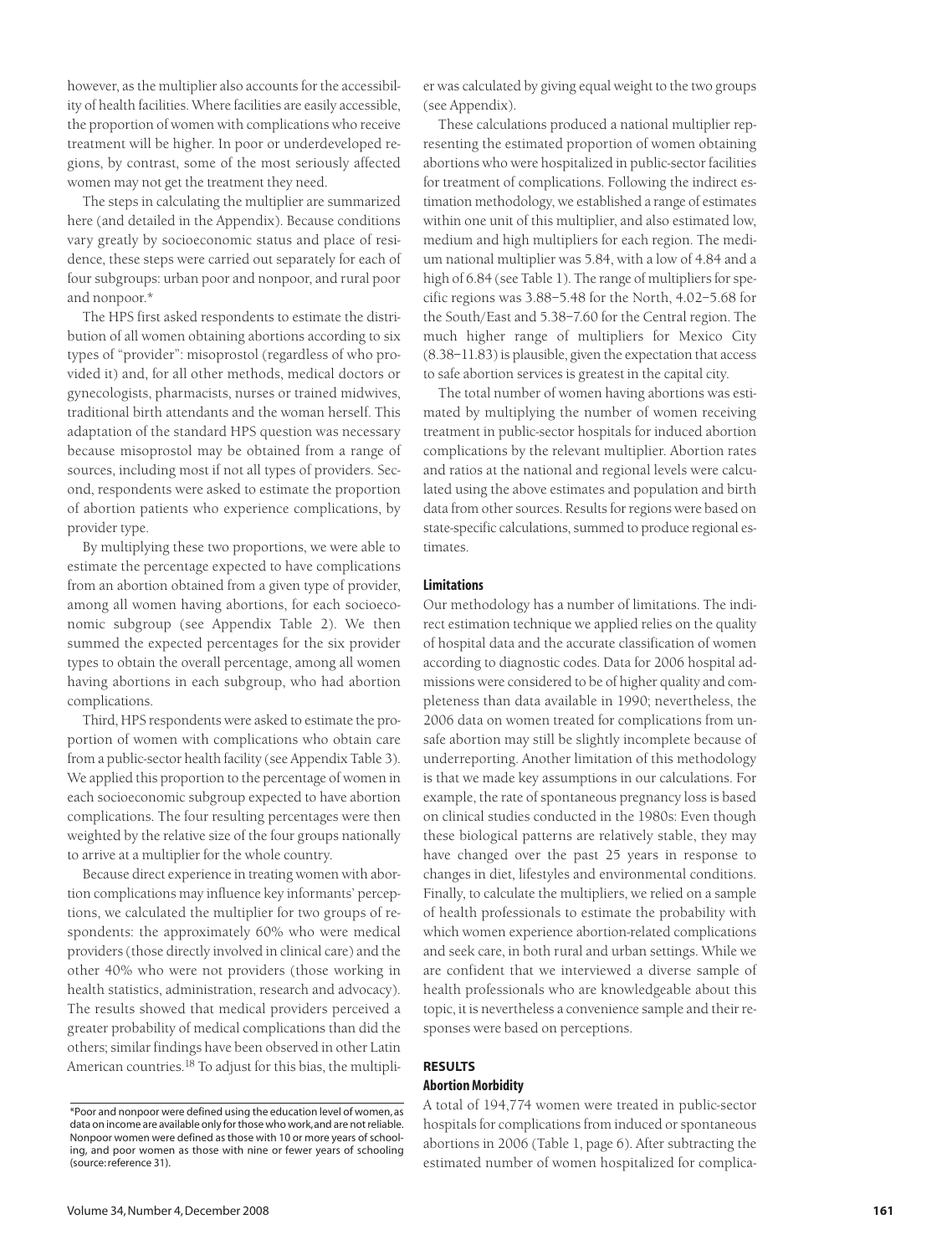| Region*     | No. of women aged 15-44 |                       | No. of women hospitalized                       |                                      | Induced abortion hospitalization<br>rate per 1,000 women aged 15-44 | Range of multipliers§ |      |       |             |
|-------------|-------------------------|-----------------------|-------------------------------------------------|--------------------------------------|---------------------------------------------------------------------|-----------------------|------|-------|-------------|
|             | Unadjusted              | Adjusted <sup>+</sup> | For sponta-<br>neous or<br>induced<br>abortion# | For induced<br>abortion <sup>+</sup> | Unadiusted                                                          | Adjusted <sup>+</sup> | Low  |       | Medium High |
| All         | 26,240,334              | na                    | 194,774                                         | 149,677                              | 5.7                                                                 | na                    | 4.84 | 5.84  | 6.84        |
| Mexico City | 2.296.028               | 4,857,996             | 24,066                                          | 16,459                               | 7.2                                                                 | 3.4                   | 8.38 | 10.11 | 11.83       |
| North       | 10,488,106              | 7.926.138             | 74,063                                          | 59,791                               | 5.7                                                                 | 7.5                   | 3.88 | 4.68  | 5.48        |
| Central     | 8,398,208               | na                    | 61,998                                          | 47.134                               | 5.6                                                                 | na                    | 5.38 | 6.49  | 7.60        |
| South/East  | 5,057,992               | na                    | 34,647                                          | 26,293                               | 5.2                                                                 | na                    | 4.02 | 4.85  | 5.68        |

TABLE 1. Measures related to calculating the number of women hospitalized for complications of induced abortion, by region, *Mexico,2006*

\*Regionswere defined by theirlevel of economic development:Mexico City (Distrito Federal) isthe most economically developed;theNorth isless developed than Mexico City;the Central isless developed than the North; and the South/East isthe least developed.Data were obtained for each of Mexico's 32 states and then summed. †To calculate rates and ratios, the base populations and number of births for two regions were adjusted. The population of the areas of the North that are part ofthe greater metropolitan area of Mexico City was added to that of Mexico City,because hospitalsin Mexico City provide care forthese areas.‡Unadjusted for base population and number of births. §The medium multiplier was derived from the Health Professionals Survey to account for women not hospitalized for treatment of complications.Forthe national values,the low and high multipliers are one unit below and above,respectively,the medium multiplier.Low and high multipliers for each region were estimated by applying the ratio between national multipliers (4.84:5.84 and 6.84:5.84,respectively) to each region's medium multiplier. *Note:* na=not applicable.

tions of spontaneous abortions in 2006 (45,097), the number of women hospitalized for complications of induced abortions was 149,677. About 28% of these women were treated in emergency rooms, 14% as outpatients and the remaining 58% as inpatients (not shown).

To allow comparisons over time and across regions in Mexico, we calculated the rate of hospitalization for induced abortion—the annual number of women hospitalized for treatment of induced abortion complications per 1,000 women aged 15-44. For 2006, this national rate was 5.7. Because women living in areas of the North region that are adjacent to the metropolitan area of Mexico City largely use the city's hospitals (which are nearer than those in their state capital), adjusted rates for Mexico City and the North were calculated accordingly by correcting the base populations for each region. Following this procedure, Mexico City had the lowest adjusted rate (3.4), which likely reflects safer abortion practices. Note that the unadjusted hospitalization rate—based on the population of Mexico City alone—was more than twice as large (7.2). This population adjustment also affected the rate for the North region: It was 5.7 without the correction, and a substantially higher 7.5 with the correction. This higher-than-average hospitalization rate suggests that unsafe methods are more likely to be used in the North, but also that women in this region, which is relatively more developed than theCentral and South/Eastregions, are more likely to get hospital care when they have complications. In the Central region, which is characterized by a medium level of development, the hospitalization rate was similar to the national average (5.6), and in the South/East region, which includes the least developed states, the rate was somewhat lower (5.2), possibly related to poorer access to hospital care.

## **Abortion Incidence**

Given the assumptions underlying the multiplier, the estimates should be interpreted and used as approximate measures with a range of variation. The medium 2006 estimate for the total number of induced abortions in Mexico was 875,000 (Table 2, rounding to the nearest 1,000); the low estimate was 725,000, and the high estimate was 1,024,000. The national medium estimate for the abortion rate was 33 induced abortions per 1,000 women aged 15–44 per year, with a low estimate of 28 and a high estimate of 39. The abortion rate was similar in three of the major regions: Mexico City, the North and the Central had medium rates of 34–36. The South/East had a substantially lower abortion rate of 25.

*TABLE 2.Estimated number ofinduced abortions,abortion rate and abortion ratio,by region,according to multiplier,2006*

| Region             |         | No. of induced abortions |           | Abortion rate |        |      |     | Abortion ratio |      |  |
|--------------------|---------|--------------------------|-----------|---------------|--------|------|-----|----------------|------|--|
|                    | Low     | Medium                   | High      | Low           | Medium | High | Low | Medium         | High |  |
| All                | 725,070 | 874,747                  | 1,024,424 | 28            | 33     | 39   | 37  | 44             | 52   |  |
| <b>Mexico City</b> | 137,145 | 165.455                  | 194.875   | 28            | 34     | 40   | 42  | 51             | 59   |  |
| North              | 230,710 | 278,336                  | 325,962   | 29            | 35     | 41   | 39  | 47             | 55   |  |
| Central            | 252.093 | 304,133                  | 356,173   | 30            | 36     | 42   | 38  | 46             | 54   |  |
| South/East         | 105,122 | 126,823                  | 148,523   | 21            | 25     | 29   | 26  | 31             | 36   |  |

Notes: The abortion rate is the number of abortions per 1,000 women aged 15-44; the abortion ratio is the number of abortions per 100 live births. Multiplier accounts for women not hospitalized for treatment of complications. To calculate rates and ratios, the base populations and number of births for two regions were adjusted. The population of the areas of the North that are part of the greater metropolitan area of Mexico City was added to that of Mexico City, because hospitals in Mexico City provide care for these areas.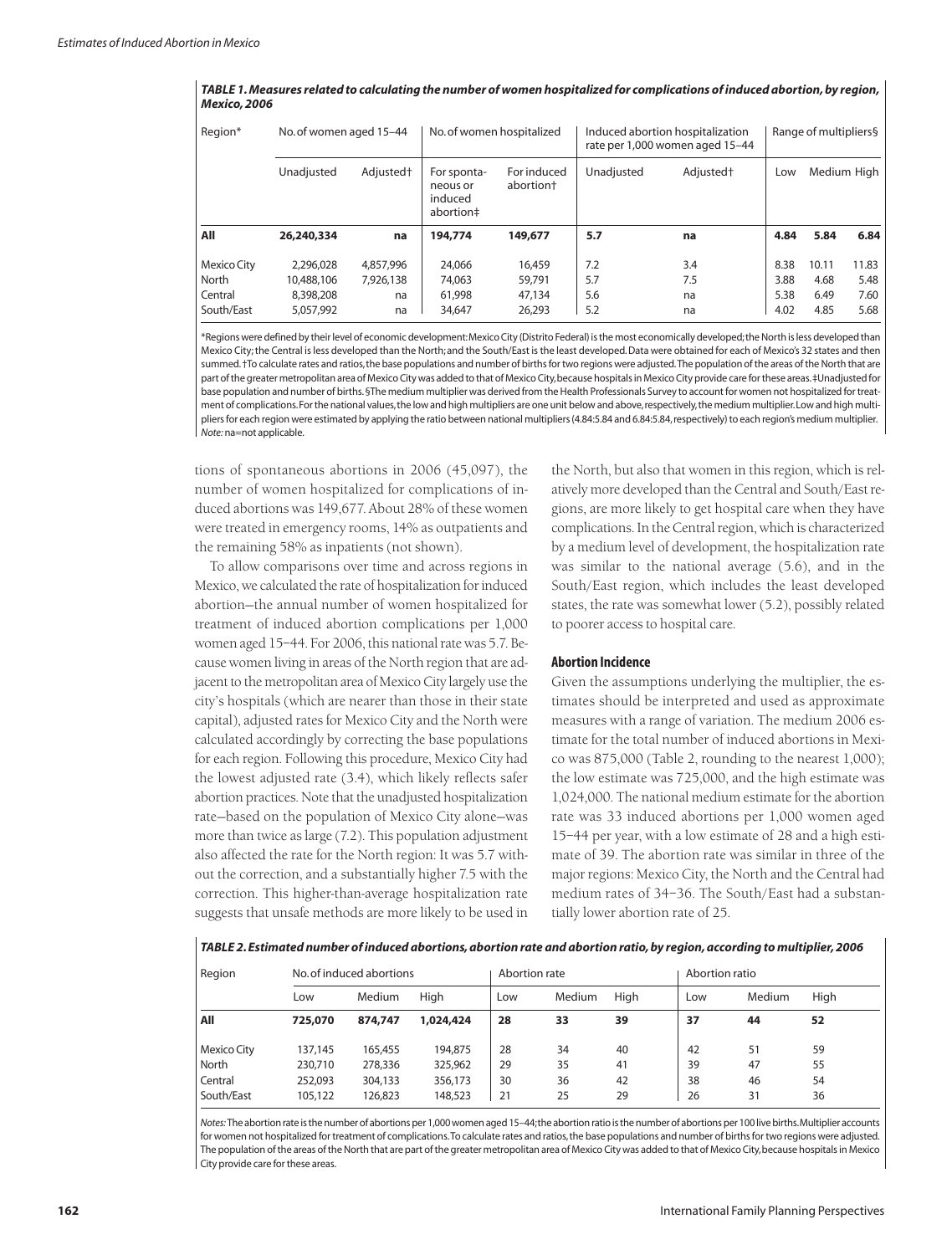The national medium estimate of the abortion ratio in 2006 was 44 abortions for every 100 live births; the low estimate was 37 and the high estimate was 52. The medium estimate corresponds to one abortion occurring for every 2.3 live births, or just under one of every three pregnancies (not shown). The medium abortion ratio was highest in Mexico City (51) and was 46–47 in the North and Central regions. It was lowest in the South/East, which had a ratio of 31, or about one abortion for every three live births, or one of every four pregnancies.

## **Trendsin Abortion Incidence,1990–2006**

Nationally, the annual number of women hospitalized for induced abortion increased by 40% between 1990 and 2006, from 106,620 to 149,677 (Table 3). This increase was close to the growth rate of the population of women of reproductive age. In contrast, the hospitalization rate for induced abortion increased by only 6% (from 5.4 to 5.7 per 1,000 women) over this 16-year period. As reflected in the medium multipliers for 1990<sup>16</sup> and 2006 (5.0 and 5.8, respectively), the proportion of women having abortions who had complications treated in hospitals declined only slightly over this period, from 20% to 17% (not shown). However, the medium national estimate of the number of women having abortions increased sharply, from 533,000 women in 1990 to 875,000 in 2006, an increase of 64%. The national induced abortion rate increased 33% between 1990 and 2006, from 25 per 1,000 women aged 15–44 to 33 per 1,000 women. A much larger increase was observed in the abortion ratio, which rose 110% over this period, from 21 per 100 live births to 44. This steep increase was a result of a substantial decline in fertility combined with an increase in the abortion rate.

## **Abortion in Context**

To understand the context in which induced abortion occurs in Mexico, it is important to examine overall demographic trends, and in particular, the levels and trends of contraceptive use and unmet need, and levels of unintended pregnancy. Mexico has experienced major demographic and social changes in recent decades. From 1970 to 2000, its population doubled, urbanization proceeded rapidly (75% of the population is now urban) and the pro-

#### *TABLE 3.Nationaltrends in abortion incidence and related measures,1990–2006*

| Measure                                                   | 1990       | 2006       | $\frac{0}{0}$<br>change |  |
|-----------------------------------------------------------|------------|------------|-------------------------|--|
| No. of women aged 15-44                                   | 19,592,576 | 26,240,334 | 34                      |  |
| No. of women hospitalized                                 |            |            |                         |  |
| For any abortion                                          | 142,159    | 194,774    | 37                      |  |
| For spontaneous abortion                                  | 35,539     | 45,097     | 27                      |  |
| For induced abortion                                      | 106,620    | 149,677    | 40                      |  |
| <b>Measures of abortion</b>                               |            |            |                         |  |
| No. of induced abortions                                  | 533,098    | 874,747    | 64                      |  |
| Abortion rate (per 1,000                                  |            |            |                         |  |
| women aged 15-44)                                         | $25*$      | 33         | 33                      |  |
| Abortion ratio (per 100 live births)                      | 21         | 44         | 110                     |  |
| Induced abortion hospitalization<br>rate (per 1,000 women |            |            |                         |  |
| aged 15-44)                                               | 5.4        | 5.7        | 6                       |  |
| % of currently married women using contraceptivest        |            |            |                         |  |
| Any method                                                | 63.1       | 70.9       | 12                      |  |
| Modern method                                             | 55.2       | 66.2       | 20                      |  |
| <b>Total fertility rate</b>                               | 3.4        | 2.2        | $-37$                   |  |
|                                                           |            |            |                         |  |

\*This estimatewasrecalculatedforwomenaged15–44,astheoriginalratewas forthose aged15–49. †The earlier yearforthese twomeasuresis 1992. *Sources:* **1990data**—reference 16.**1992contraceptiveusedata**—reference 29. **2006 contraceptive use and fertilitydata**—reference 31.

portion of women completing high school increased from 5% to 27%. 34,35 There has also been a steady increase in contraceptive prevalence, from 25% in the late 1970s to 71% in 2006, with modern methods accounting for most of the contraceptive use in both periods.<sup>31,36,37</sup> However, contraceptive prevalence varied substantially across regions in 2006,ranging from 81% in Mexico City to 63% in the South/East (Table 4).

Data for 2000 and 2006 suggest a likely increase in unintended pregnancy over this period: Among sexually active women aged 15–24, the proportion who were single increased over this period (from 23% to 28%); however, contraceptive use was very low among these young women (not shown). 31,38,39 The increasing level of unmet need among sexually active adolescents has been highlighted as one of the main challenges currently facing the Mexican government. 40

Between 1992 and 2006, use of modern contraceptive methods among currently married women aged 15–49 increased moderately, from 55% to 66%. A similar trend was

TABLE 4. Percentage of currently married women aged 15-49 using a contraceptive method, by type, percentage of users rely*ing on traditional methods and percentage of women with unmet need; all according to region and year*

| Region      | % of married women |      |      |               |      |      |                           |      |      | % of users relying on<br>traditional methods |      |      | % of women with<br>unmet need |      |      |
|-------------|--------------------|------|------|---------------|------|------|---------------------------|------|------|----------------------------------------------|------|------|-------------------------------|------|------|
|             | Any method         |      |      | Modern method |      |      | <b>Traditional method</b> |      |      |                                              |      |      |                               |      |      |
|             | 1992               | 1997 | 2006 | 1992          | 1997 | 2006 | 1992                      | 1997 | 2006 | 1992                                         | 1997 | 2006 | 1992                          | 1997 | 2006 |
| All         | 63                 | 68   | 71   | 55            | 60   | 66   | 8                         | 9    | 5    | 12                                           | 13   | 7    | u                             | 11.6 | 12.4 |
| Mexico City | 76                 | 78   | 81   | 69            | 71   | 77   |                           |      | 5.   | 10                                           | 9    | 6    | u                             | 5.8  | 5.4  |
| North       | 69                 | 73   | 76   | 62            | 64   | 72   |                           | 9    | 4    | 10                                           | 12   | 6    | u                             | 8.2  | 9.5  |
| Central     | 58                 | 65   | 67   | 49            | 55   | 62   | 8                         | 10   | 6    | 15                                           | 15   | 9    | u                             | 14.1 | 14.2 |
| South/East  | 54                 | 60   | 63   | 45            | 52   | 59   | 8                         | 8    | 4    | 16                                           | 13   | 6    |                               | 17.3 | 18.0 |

*Note:* u=unavailable. *Sources:*references 29–31.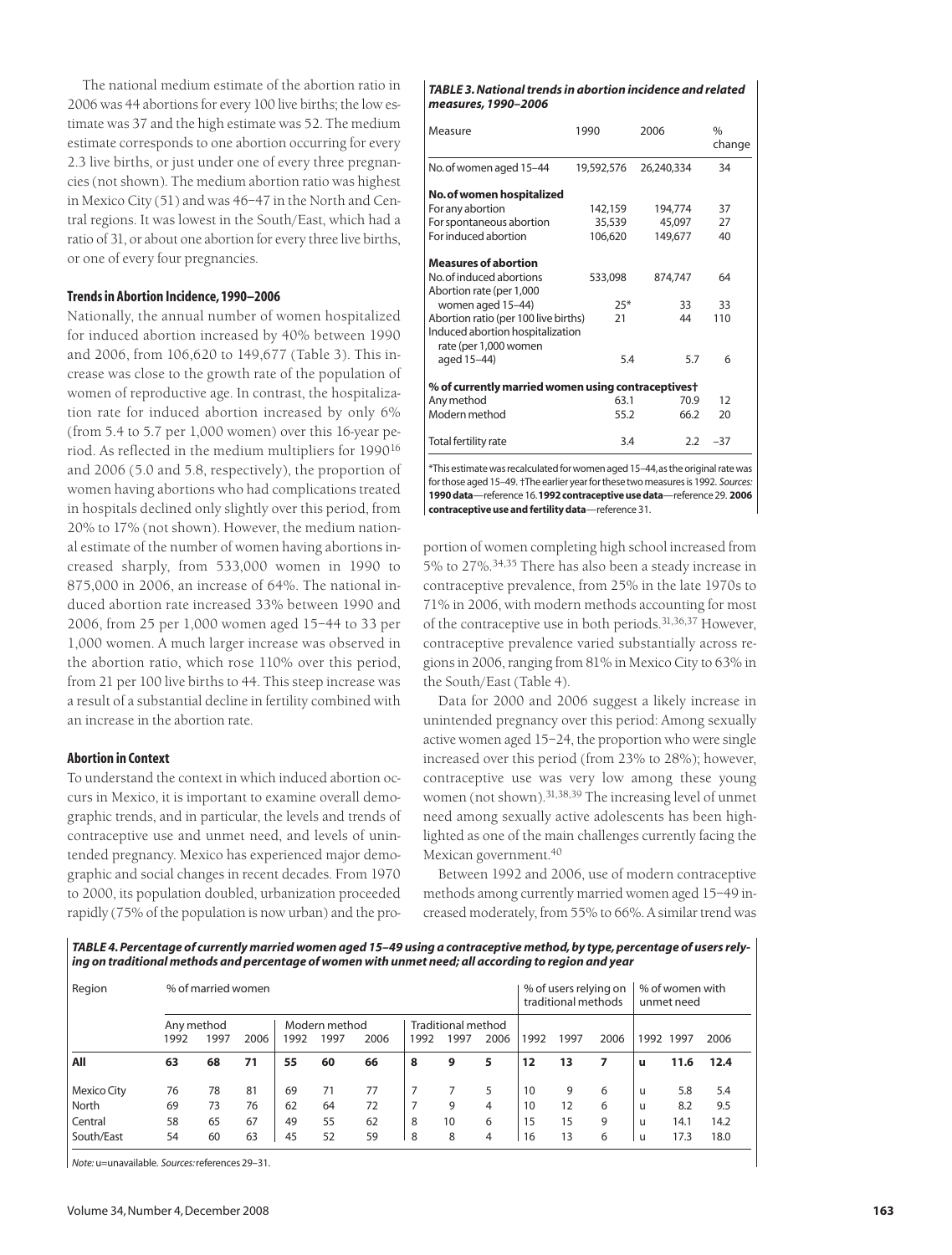*TABLE 5.Percentage of currently pregnant women aged 15–49 who reported thattheir pregnancy was unwanted or mistimed atthe time they conceived,and the totalfertility rate,by region,2006*

| Region                                        | $\frac{0}{0}$<br>unwanted   | $\frac{0}{0}$<br>mistimed   | Total %<br>unintended        | Total<br>fertility<br>rate   |  |  |
|-----------------------------------------------|-----------------------------|-----------------------------|------------------------------|------------------------------|--|--|
| All                                           | 12.1                        | 14.8                        | 26.8                         | 2.17                         |  |  |
| Mexico City<br>North<br>Central<br>South/East | 7.3<br>12.2<br>13.4<br>11.3 | 9.5<br>14.6<br>16.9<br>13.3 | 16.8<br>26.7<br>30.3<br>24.6 | 1.66<br>2.16<br>2.22<br>2.32 |  |  |

*Note:* Based on women who reported that they were pregnant at the time of interview; data were not available for recent births. Source: reference 31.

observed in all four regions. In contrast, traditional methods were not widely used: In 2006, the proportion of women using these methods was 5%. Furthermore, the proportion of all contraceptive users who relied on traditional methods declined from 12% in 1992 to 7% in 2006.

Unfortunately, information on unmet need for contraception was available only from the ENADID surveys for 1997 and 2006.\* Over this period, unmet need hardly changed, remaining at an estimated 12% among married women of reproductive age (11.6% in 1997 and 12.4% in 2006). This level of unmet need is moderate, and is consistent with a high level of contraceptive use. The lowest level of unmet need was observed in Mexico City (5%), followed by the North, the Central and the South/East regions (10%, 14% and 18%, respectively, all in 2006). In all regions, there was little change in the level of unmet need between 1997 and 2006.

The total fertility rate has declined sharply since the mid-1970s—from 5.6 children per woman in 1976 to 3.4 in 1990 to 2.2 in 2006.<sup>31,41</sup> This is equivalent to a decline of 3.4 children per woman over the entire 30-year period. The drop between 1990 and 2006 was substantial (1.2 children on average) and occurred as the abortion rate rose. However, even after this decline, in 2006, slightly more than one-quarter of currently pregnant women reported that their pregnancy was unintended (Table 5).

Using the ENADID surveys for 1997 and 2006, we also examined changes in contraceptive use among women aged 15–44 who were at risk of unintended pregnancy (i.e., women who did not want a child soon, were currently in a union, were not pregnant and considered themselves to be fecund). About 84% of these women reported using contraceptives in both years (not shown). However,

the method mix shifted: Reliance on female sterilization increased, while use of other effective modern methods (particularly the pill and the IUD) declined, but the proportion not using any method remained the same. After applying typical use failure rates to the proportions of women using each method, and assuming that 85% of women who were not using any method would become pregnant in the course of a year, we calculated that contraceptive protection—the proportion who would avoid becoming pregnant in a one-year period—hardly changed between 1997 and 2006 (81% and 82%, respectively).

## **DISCUSSION**

In Mexico, as in Latin America and the Caribbean as a whole, unsafe abortion carries serious risks for women's health and survival. <sup>42</sup> A high proportion of women who have clandestine abortions in this region experience complications that need medical treatment, and in some countries, many of them require hospitalization. 3,43 In Mexico, about one in six women who have abortions were hospitalized in 2006, just slightly less than the proportion in 1990 (one in five). The effect of expanded access to safer abortion methods (especially use of misoprostol<sup>22</sup>) in Mexico City and some of the states has likely been partially offset by an increase in the abortion rate and better access to hospital care. In addition, women who use misoprostol often prefer (or are advised) to have the abortion completed at a hospital once bleeding begins. 44

It is also likely that the severity of abortion-related complications is currently somewhat less serious than before. In 2006, about four in 10 of all postabortion cases were treated in either the emergency room or the outpatient department, while most cases were treated on an inpatient basis. The average length of stay in 2006 for relatively uncomplicated postabortion cases was 0.8 day, if we assume that women who were not admitted as inpatients spent a fraction of a day at the facility (estimated to be 0.33 day on average). <sup>44</sup> By comparison, in 1990, when women with abortion complications were almost all admitted as inpatients, the average length of stay for uncomplicated cases was 1.2 days. † While some of this difference is likely to have resulted from a reduction in the severity of complications, some of it could also be due to administrative and medical practice in the 1990s that required longer hospital stays, regardless of the severity of complications. 7

The induced abortion rate in Mexico in 2006—33 per 1,000 women of reproductive age—is a relatively high level by worldwide standards, where abortion incidence is estimated to be 29 in developing countries overall. <sup>8</sup> The rate has increased substantially over the past 16 years, despite the high prevalence of modern contraceptive use. In addition, an overall measure of contraceptive protection among women at risk of an unintended pregnancy hardly changed between 1997 and 2006. Combined with the decline in the total fertility rate, these results suggest that women who experience unplanned pregnancies have increasingly resorted to abortion.

<sup>\*</sup>The measure of unmet need was developed by Macro International, Inc., for the Demographic and Health Surveys. Because we did not use data from these surveys, our analysis used the variables that were the closest match to those used in the standard definition.As in the standard measure, our estimates referred only to currently married women, and we considered them to have an unmet need for contraception if they were fertile. were not using a modern or traditional method and did not want to have a child soon or wanted no more children.

<sup>†</sup>For 2006,data were available only forthe Secretaría de Salud hospitalsystem; for 1990, data were available only for the Instituto Mexicano de Seguridad Social hospital system (each accounts for a large proportion of the women treated for postabortion complications).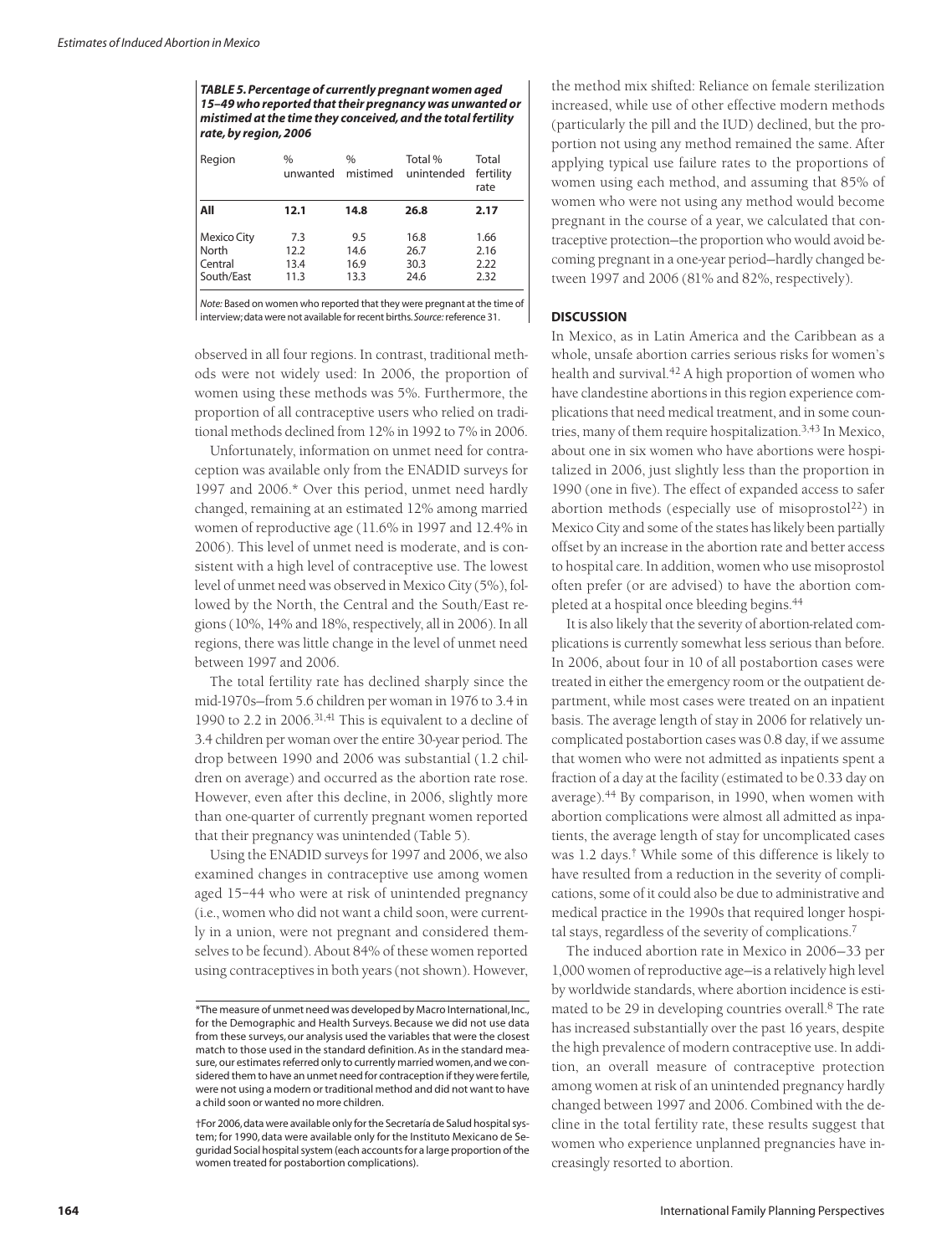One explanation for this is that motivation to regulate fertility has increased at a faster pace than contraceptive use throughout the country. The fertility rate declined by 37% between 1990 and 2006, while contraceptive use increased by only 12% between 1992 and 2006. Another factor is that the ability of women and their partners to achieve the desired timing of births may be an even greater challenge now, given that women want only about two children. Attaining this goal would require that they be effective contraceptors for  $20-25$  years of their reproductive lives, unless they choose to be sterilized at a relatively young age. Since the mean age at sterilization in Mexico is about 29 years, the average woman would have to practice contraception successfully for 10–15 years to avoid having any unplanned pregnancies. In addition, women in Mexico, as in other countries where gender equity is not the norm, face difficulties negotiating effective contraceptive use with their partners.<sup>45-48</sup> Women also often have negative attitudes toward methods, as well as misperceptions about side effects, which may result in not using contraceptives or discontinuing use while still being at risk of unintended pregnancy. <sup>49</sup> It is notable that the prevalence of sterilization is high and has increased over the past 14 years—from 31% of currently married women in 1992 to 39% in 200629,31—an indication of women's desire to limit their childbearing.

Another factor that may contribute to high levels of unintended pregnancy and abortion is the lower priority that now seems to be given to public-sector provision of family planning services. In 1973, Mexico initiated a policy to promote the reduction of fertility and established a strong and successful national family planning program. Although contraceptive services are now widely available throughout the country, the results of the present study that about one in eight women currently have an unmet need for contraception—suggest that there are still important gaps in the provision of contraceptive services, and increased efforts are needed to improve the effectiveness of contraceptive use and to reduce nonuse. The national family planning program has made a major contribution to helping women and couples regulate their fertility in the 35 years of its existence, but it must continue to respond to people's changing needs. At the present time, there is a risk that service provision may even deteriorate, as support for the program has weakened under the current conservative government, which is strongly influenced by the Catholic Church. For example, multiple attempts have been made to withdraw governmental approval of emergency contraception since the present government came into power, although these attempts have so far been unsuccessful. In addition, although the division between state and church has been very clear in the past, the church is presently more visible on the political scene and in the media. 47,48,50

Our results showed that despite some similarities, there are still important differences between regions of the country. Although the abortion rate was quite similar in three of the four regions, it was lower in the South/East, where women want a somewhat larger family, and the population is more rural, poorer, less educated and more indigenous than in the other regions. Moreover, despite having abortion rates similar to the national average, the Central and South/East regions have higher-than-average levels of unmet need for contraception (14% and 18%, respectively) and notably lower levels of overall contraceptive use and of modern method use.

## **PolicyImplications**

This study has several policy and programmatic implications. There is a critical need to improve contraceptive services and information for the general population, particularly in the Central and South/East regions. Services need to be adapted to the current situation: In the early 1970s, when the national family planning program was initiated, the main concern was to raise awareness of the benefits of small families, of using contraceptives and of responsible parenthood. Currently, women and couples want to control their family size and want to use contraceptive methods, but they are failing to achieve their desired timing and number of births.

One important means of reducing the rates of unintended pregnancy and abortion is to provide high-quality postabortion contraceptive services. All abortion clients (both postabortion clients and induced abortion clients) should be offered a method at the time of service, and if they desire one, should be able to obtain a method on site. Immediate delivery of methods has been shown to be a highly effective approach: A number of studies in Africa and Latin America (including Mexico) have demonstrated high acceptance of contraception by women when they are offered a method at the time of service. 51–53 This is an efficient means of reaching this group of women, who are strongly motivated to regulate their childbearing, and who are having difficulties preventing unintended pregnancies.

Other studies have suggested that special attention should be paid to two subgroups—men and adolescents. In Mexico, where gender equity is not the norm, women face difficulties in negotiating effective contraceptive use with their partners. 45,46,49 These researchers recommended that efforts be made to provide information to husbands and male partners directly, and to raise awareness of the importance of effectively using contraceptives for preventing unintended pregnancies and for achieving desired timing of births. However, given how little is known in this area, more research is needed to improve our understanding of couples' incorrect and inconsistent contraceptive use, as well as their nonuse.

Adolescents have received little research attention regarding sex education (which, in Mexico, is not offered in schools), the services available to them and instruction about contraceptive methods in general, and particularly about correct use of the condom. 54–56 At the same time, young people are marrying somewhat later than their par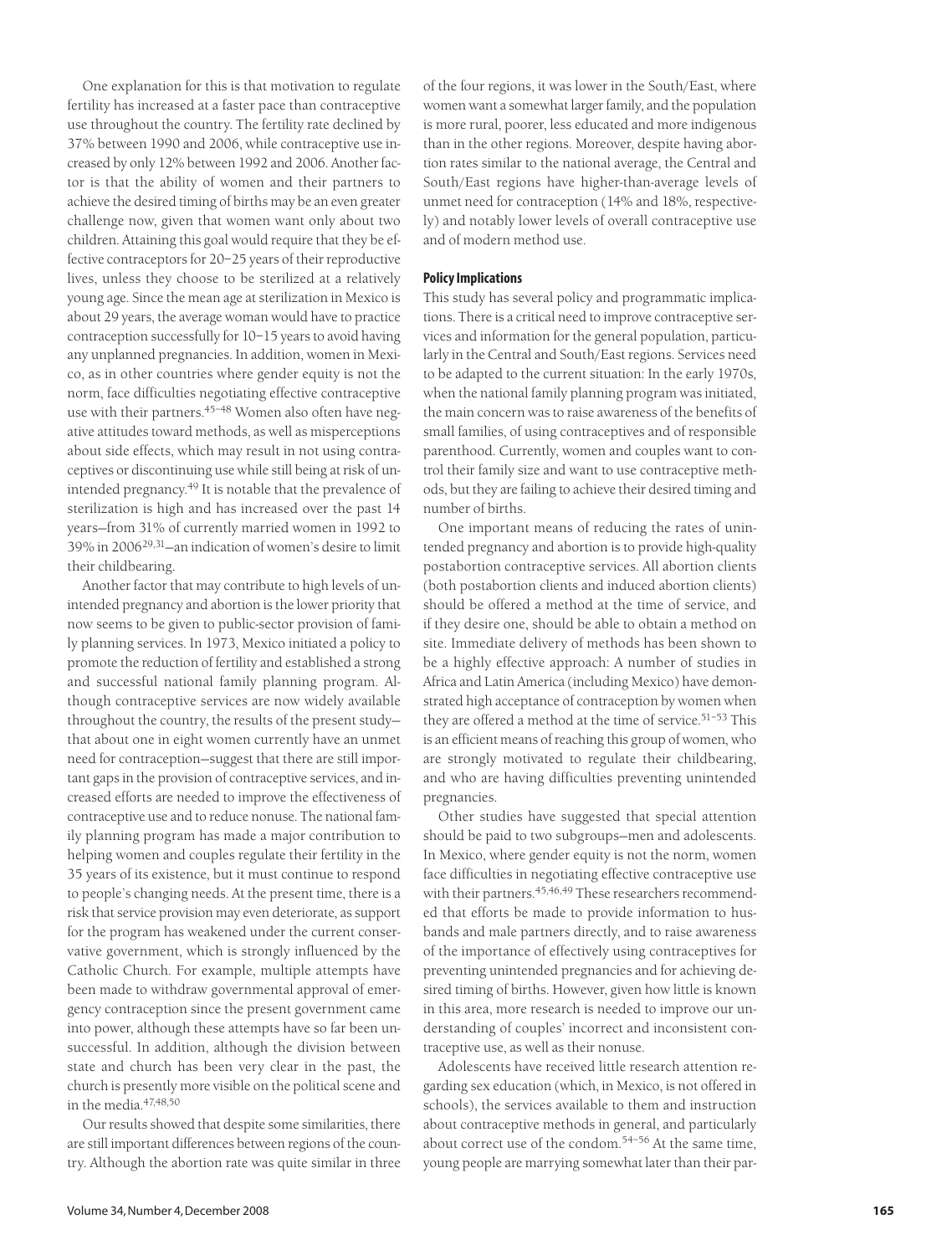ents did, and physical maturation is occurring at an increasingly younger age; <sup>57</sup> hence the average young adult experiences a longer period in which they may be sexually active before marriage. If the information and services provided to young people do not improve, it is likely that their sexual and reproductive heath will suffer, and that the rate of unwanted pregnancies and induced abortions will rise.

Broadening of the criteria under which abortion is legal is clearly a prerequisite to achieving access to legal and safe services. The recent liberalization of the abortion law (April 24, 2007) in Mexico City was a major achievement. However, access to safe and legal abortion is still extremely limited in the rest of the country, and there is an urgent need to improve and equalize access to safe abortion in these areas. The Mexico City government has begun to implement the provision of safe and comprehensive abortion care under the new law, and much can be learned by monitoring progress in implementation, barriers that are encountered and approaches that work (e.g., regarding service capacity and training and resource needs). In addition, regulatory approval for the use of mifepristone is needed in Mexico City; introduction of the World Health Organization–approved medical abortion regimen—combining mifepristone and misoprostol—for early legal abortions has the potential to further reduce the incidence of complications associated with unsafe abortion. <sup>58</sup> Provision of accurate information on the dosage and timing of misoprostol alone would also limit the medical complications associated with this method.

#### **Conclusions**

Our findings bridge a 16-year data gap between 1990 and 2006 on induced abortion incidence and related morbidity in Mexico, and for the first time provide data for the country's major regions. The study also takes into account, to the extent possible, the increased use of misoprostol to induce abortion. The increase in the national abortion rate observed between 1990 and 2006 indicates that the need for preventing unintended pregnancy has increased faster than effective contraceptive use. The findings confirm the need for continued attention to prioritizing improvements in the provision of contraceptive services to achieve more continuous and consistent use among couples in Mexico. They also reinforce the importance of high-quality postabortion care—including contraceptive counseling and services—given that each year about 150,000 women are hospitalized for conditions resulting from induced abortion. The lack of a decline in the rate of abortionrelated hospitalizations over the past 16 years confirms that even in Mexico, a middle-income country with relatively favorable public health indicators, unsafe abortion remains a substantial burden to countless Mexican women and their families, and to the public-health sector. Continued research efforts to better understand the impact of unsafe abortion on women, families and the health sector are greatly needed.

#### **REFERENCES**

**1.** World Health Organization (WHO), *Unsafe Abortion: Global and Regional Estimates of the Incidence of Unsafe Abortion and Associated Mortality in 2003,* fifth ed., Geneva: WHO, 2007.

**2.** WHO, *The Prevention and Management of Unsafe Abortion: Report of a Technical Working Group,* Geneva: WHO, 1992.

**3.** Grimes DA et al., Unsafe abortion: the preventable pandemic, *Lancet,* 2006, 368(9550):1908–1919.

**4.** Singh S, Hospital admissions resulting from unsafe abortion: estimates from 13 developing countries, *Lancet,* 2006, 368(9550): 1887–1892.

**5.** Levin C, Grossman D and Garcia SG, Unsafe abortion costs in Mexico City, *ID21 Health Focus,* Aug. 2007, p. 2.

**6.** Lafaurie MM, Grossman D and Troncoso E, *El Aborto con Medicamentos en América Latina: Las Experiencias de las Mujeres en México, Colombia, Ecuador y Perú,* 2005, <http://www.ipas.org/ Publications/asset\_upload\_file753\_2826.pdf>, accessed Apr. 9, 2008.

**7.** Johnson BR et al., Costs and resource utilization forthe treatment of incomplete abortion in Kenya and Mexico, *Social Science & Medicine,* 1993, 36(11):1443–1453.

**8.** Sedgh G et al., Induced abortion: estimated rates and trends worldwide, *Lancet,* 2007, 370(9595):1338–1345.

**9.** Singh S, Prada E and Kestler E, Induced abortion and unintended pregnancy in Guatemala, *International Family Planning Perspectives,* 2006, 32(3):136–145.

**10.** Chambers VM, Abordando la calidad de atención del aborto y la planificación familiar post-aborto, in: *Maternidad sin Riesgosen México,* Mexico City: Comité Promotor de la Iniciativa por una Maternidad sin Riesgos en México, 1994, pp. 167–176.

**11.** Juarez F, Certificación del proceso de generación de estadísticas sobre mortalidad materna, in: Zúñiga E, ed., *Certificación Internacional del Programa Arranque Parejo en la Vida y Certificación del Proceso de Generación de Estadísticas Sobre Mortalidad Materna,* Mexico City: Centro Nacional de Equidad de Género y Salud Reproductiva, Secretaría de Salud, 2006.

**12.** Healy J, Otsea K and Benson J, Counting abortions so that abortion counts: indicators for monitoring the availability and use of abortion care services, *International Journal of Gynecology & Obstetrics,* 2006, 95(2):209–220.

**13.** Rossier C, Estimating induced abortion rates: a review, *Studies in Family Planning,* 2003, 34(2):87–102.

**14.** Núñez L, El aborto en México y líneas de investigación para su estudio, paper presented at the IUSSP General Conference, Tours, France, July 18–23, 2005.

**15.** Lara D et al., The measure of induced abortion levels in Mexico using random response technique, *Sociological Methods and Research,* 2006, 35(2):279–301.

**16.** Singh S and Wulf D, Estimated levels of induced abortion in six Latin American countries, *International Family Planning Perspectives,* 1994, 20(1):4–13.

**17.** Sathar Z, Singh S and Fikree FF, Estimating the incidence of abortion in Pakistan, *Studies in Family Planning,* 2007, 38(1):11–22.

**18.** Singh S, Prada E and Juárez F, The health facilities complications method for estimating abortion incidence: how has it worked, and how can it be improved?, paper presented at the IUSSP Seminar on Measurement of Abortion Incidence, Abortion-Related Morbidity and Mortality, Paris, Nov. 7–9, 2007.

**19.** Juarez F et al., The incidence of induced abortion in the Philippines: current levels and recent trends, *International Family Planning Perspectives,* 2005, 31(3):140–149.

**20.** Singh S, Prada E and Mirembe KF, The incidence of induced abortion in Uganda, *International Family Planning Perspectives,* 2005, 31(4):183–191.

**21.** Henshaw S et al., The incidence of induced abortion in Nigeria, *International Family Planning Perspectives,* 1998, 24(4):156–164.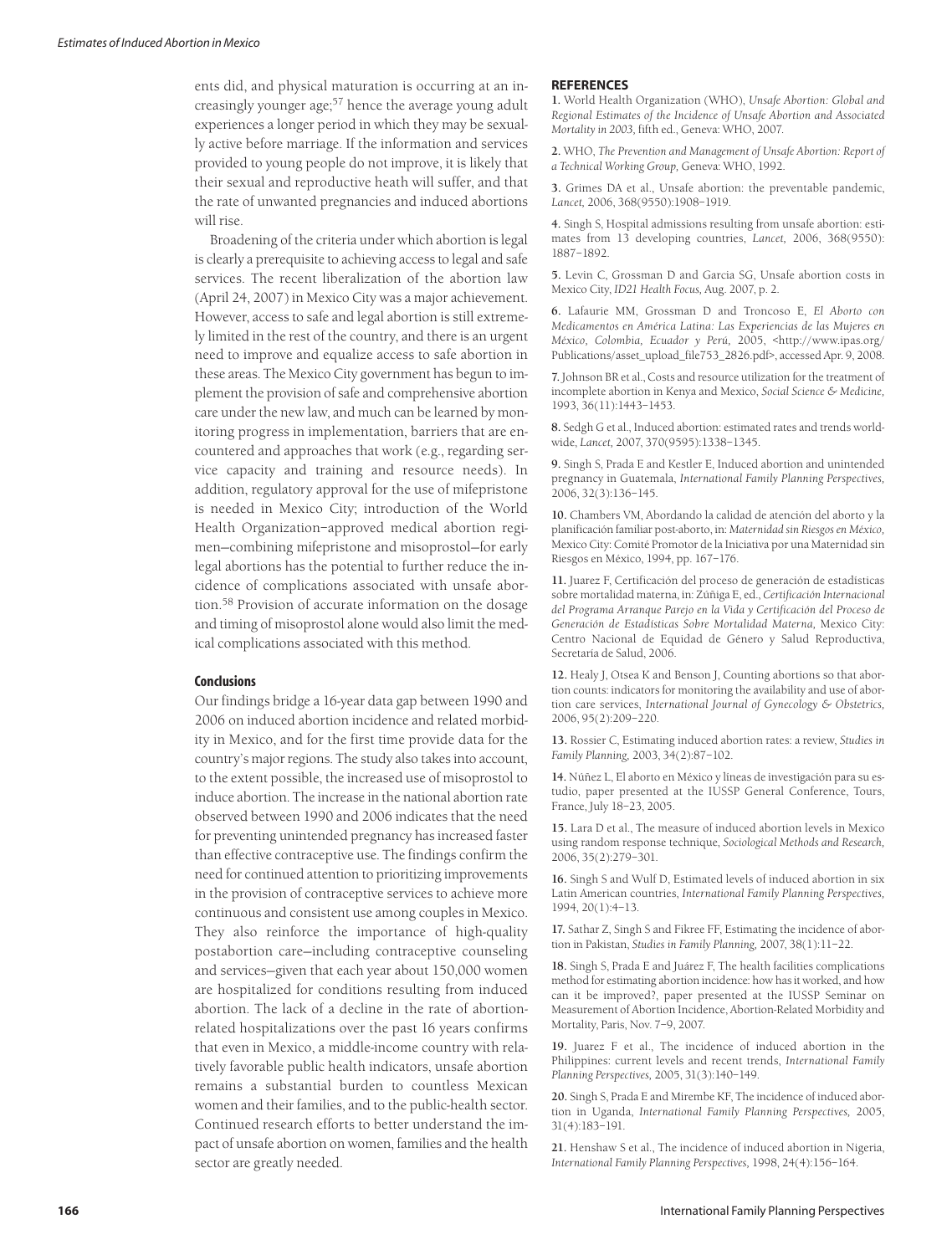**22.** Lara D et al., Using multiple data sources to understand the impact of misoprostol on reports of abortion complications in Mexican hospitals, paper presented at the IUSSP Seminar on Measurement of Abortion Incidence, Abortion-Related Morbidity and Mortality, Paris, Nov. 7–9, 2007.

**23.** Pick S et al., Pharmacists and market herb vendors: abortifacient providers in Mexico City, in: Mundigo A and Indriso C, eds., *Abortion in the Developing World,* London: Zed Books, 1999, pp. 293–310.

**24.** Clark W, Shannon C and Winikoff B, Misoprostol for uterine evacuation in induced abortion and pregnancy failure, *Expert Review of Obstetrics and Gynecology,* 2007, 2(1):67–108.

**25.** Lara D, Assessing pharmacy provision of misoprostol in Mexico using mystery client methodology, paper presented at the annual meeting of the National Abortion Federation, Minneapolis, MN, USA, Apr. 5–7, 2008.

**26.** Villavicencio E, National sales of abortifacient drugs in Mexico, unpublished tabulations, Mexico City, Oct. 2007.

**27.** Dirección General de Información en Salud, Sistema Nacional de Información en Salud, Mexico City, hospital data, 2006.

**28.** Consejo Nacional de Población (CONAPO), *Índices de Marginación, 2000,* Mexico City: CONAPO, 2000.

**29.** Instituto Nacional de Estadística, Geografía e Informática (INEGI), Encuesta Nacional de Dinámica Demográfica, 1992, Aguascalientes, Mexico: INEGI, 1992.

**30.** INEGI, Encuesta Nacional de Dinámica Demográfica, 1997, Aguascalientes, Mexico: INEGI, 1997.

**31.** CONAPO, Encuesta Nacional de Dinámica Demográfica, 2006, Mexico City: CONAPO, 2006.

**32.** Bongaarts J and Potter R, *Fertility, Biology and Behavior,* New York: Academic Press, 1983.

**33.** Special tabulations from Encuesta Nacional de Dinámica Demográfica, 2006.

**34.** INEGI, *IX Censo de Población y Vivienda, 1970,* Aguascalientes, Mexico: INEGI, 1972.

**35.** INEGI, *XII Censo de Población y Vivienda, 2000,* Aguascalientes, Mexico: INEGI, 2003.

**36.** Secretaría de Programación y Presupuesto and Instituto de Investigaciones Sociales de la UNAM (SPP-IISUNAM), *Encuesta Mexicana de Fecundidad, 1979,* Mexico City: SPP-IISUNAM, 1979.

**37.** Special tabulations from Encuesta Nacional de Dinámica Demográfica, 2006.

**38.** Gayet C et al., Condom use among Mexican adolescents to prevent sexually transmitted infections, *Salud Pública de México,* 2003, 45(Suppl. 5):S632–S640.

**39.** Menkes C and Suárez L, Sexualidad y embarazo adolescente en México, *Papeles de Población,* 2003, 9(35):233–262.

**40.** Mendoza D, Planificación familiar: logros en la última década y retos futuros, in: Hoekman A, ed., *La Situación Demográfica de México, 2006,* Mexico City: CONAPO, 2007, pp. 49–64.

**41.** CONAPO, *Situación Actual de la Mujer en México: Diagnóstico Sociodemográfico,* Mexico City: CONAPO, 2000.

**42.** Guillaume A and Lerner S, *Abortion in Latin America and the Caribbean,* CD-ROM, Mexico City: Centre Population et Developpement, 2007.

**43.** Paxman J et al., The clandestine epidemic: the practice of unsafe abortion in Latin America, *Studies in Family Planning,* 1993, 24(4):205–226.

**44.** Dr. Patricio Sanhueza, Coordinador de Salud Reproductiva, Secretaría de Salud del Gobierno del Distrito Federal, Mexico City, personal communication, May 12, 2008.

**45.** Amuchástegui A and Rivas M, Clandestine abortion in Mexico: a question of mental as well as physical health, *Reproductive Health Matters,* 2002, 10(19):95–102.

**46.** Erviti J, *El Aborto Entre Mujeres Pobres: Sociología de la Experiencia,*

Cuernavaca, Mexico: Centro Regional de Investigaciones Multidisciplinarias, Universidad Nacional Autónoma de México, 2005.

**47.** Lamas M and Bissell S, Abortion and politics in Mexico: "context is all," *Reproductive Health Matters,* 2000, 8(16):10–23.

**48.** Garcia SG et al., Policy implications of a national public opinion survey on abortion in Mexico, *Reproductive Health Matters,* 2004, 12(24 Suppl. 1):65–74.

**49.** Juarez F, Contraception and abortion: the case of Mexico, paper presented at the Contraception and Abortion Meeting at the Bill and Melinda Gates Institute for Population and Reproductive Health, Johns Hopkins Bloomberg School of Public Health, Baltimore, MD, USA, Jan. 25–26, 2007.

**50.** Taracena R, Social actors and discourse on abortion in the Mexican press: the Paulina case, *Reproductive Health Matters,* 2002, 10(19):103– 110.

**51.** Solo J et al., Creating linkages between incomplete abortion treatment and family planning services in Kenya, *Studies in Family Planning,* 1999, 30(1):17–27.

**52.** Benson J and Billings D, Postabortion care in Latin America: policy and service recommendations from a decade of operations research, *Health Policy and Planning,* 2005, 20(3):158–166.

**53.** Johnson BR et al., Reducing unplanned pregnancy and abortion in Zimbabwe through postabortion contraception, *Studies in Family Planning,* 2002, 33(2):195–202.

**54.** Menkes C et al., *La Salud Reproductiva de los Estudiantes de Educación Superior, de Chiapas, Guanajuato, Guerrero, Puebla y San Luis Potosí,* Cuernavaca, Mexico: Centro Regional de Investigaciones Multidisciplinarias, Universidad Nacional Autónoma de México, 2006.

**55.** Welti C, Las encuestas nacionales de fecundidad en México y la aparición de la fecundidad adolescente como tema de investigación, *Papeles de Población,* 2006, 12(50):253–275.

**56.** Juarez F and Gayet C, Salud sexual y reproductiva de los adolescentes en México: un nuevo marco de análisis para la evaluación y diseño de políticas, *Papeles de Población,* 2005, 11(45):177–219.

**57.** Malina RM et al., Secular change in age at menarche in rural Oaxaca, southern Mexico: 1968–2000, *Annals of Human Biology,* 2004, 31(6):634–646.

**58.** WHO, *Safe Abortion: Technical and Policy Guidance for Health Systems,* Geneva: WHO, 2003.

#### **RESUMEN**

**Contexto:** *En México, dondeel aborto inducido en gran parte continúa siendo ilegal y clandestino, el contar con datos confiables sobre su incidencia y la morbilidad relacionada es crítico para fundamentar las políticas y programas. La única estimación nacional disponible sobre aborto es para 1990; y, desde entonces, los cambios demográficos y socioeconómicos probablemente han afectado su incidencia.*

**Métodos:** *El estudio usó estadísticas oficiales sobre mujeres que recibieron tratamiento por complicaciones relacionadas con el aborto en hospitales públicos en 2006; y datos de una encuesta aplicada a profesionales de salud, informados en el tema. Se utilizó técnicas deestimación indirecta para calcular medidas de aborto nacionales y regionales, las cuales se compararon con las estimaciones de 1990.*

**Resultados:** *En 2006, un número estimado de 150,000 mujeres recibieron tratamiento por complicaciones de aborto inducido en hospitales del sector público; y se estimó que una de cada 5.8 mujeres quetuvieron un aborto inducido recibió dicho tratamiento. El número totalestimado de abortos inducidosen 2006 fue de 875,000; y la tasa de aborto fue de 33 por 1,000 mujeres de 15–44 años. Entre 1990 y 2006, la tasa de aborto*